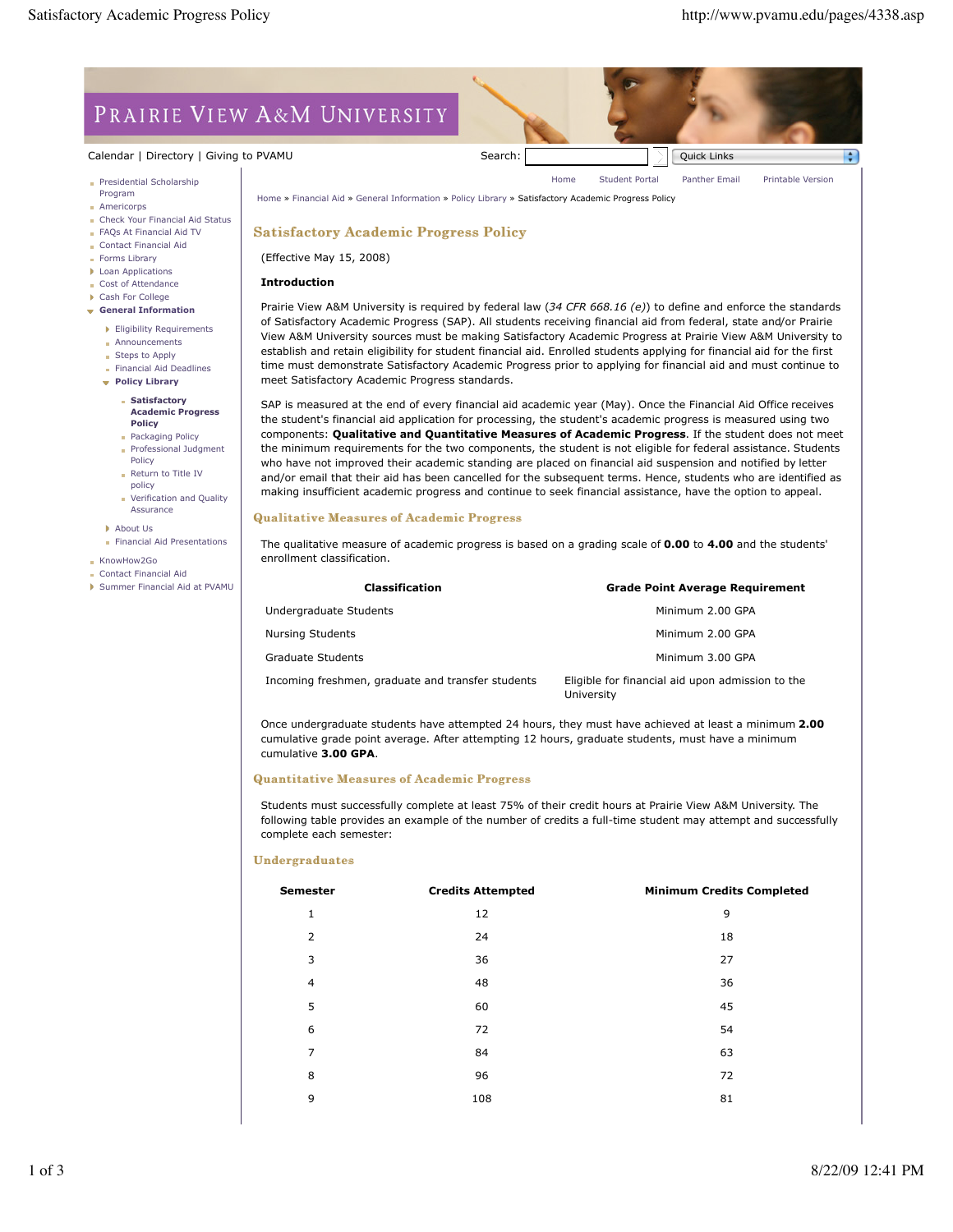| <b>Semester</b>  | <b>Credits Attempted</b> | <b>Minimum Credits Completed</b> |
|------------------|--------------------------|----------------------------------|
| <b>Graduates</b> |                          |                                  |
| 15               | 180                      | 135                              |
| 14               | 168                      | 126                              |
| 13               | 156                      | 117                              |
| 12               | 144                      | 108                              |
| 11               | 132                      | 99                               |
| 10               | 120                      | 90                               |

| $\mathbf{1}$   | 9  | $\overline{7}$ |
|----------------|----|----------------|
| 2              | 18 | 14             |
| 3              | 27 | 20             |
| $\overline{4}$ | 36 | 27             |
| 5              | 45 | 34             |
| 6              | 54 | 41             |

Hours completed do not include the following grades; however, these hours are included in hours attempted:

| Grade | <b>Description</b>                         |
|-------|--------------------------------------------|
| U     | Unsatisfactory                             |
| I     | Incomplete                                 |
| w     | Withdrawal from a course                   |
| wv    | Withdrawal from the University Voluntarily |
| мw    | Military Withdrawal                        |

If a grade other than U, I, W, WV, and MW is received, courses that have been repeated will be counted for each enrollment as hours attempted, as well as, hours completed.

# **REMEDIAL COURSEWORK**

If acceptance to a program has been confirmed, and the remedial coursework is necessary to complete the program, students may receive financial assistance for remedial coursework. Students cannot receive financial assistance for remedial coursework if their acceptance to a program is based on the completion of the remedial work

# **Maximum Time Frame**

Federal regulations specify that the maximum time frame during which a student is expected to finish an undergraduate program and receive Title IV funds may not exceed 150 percent of the published length of the program. Thus, an undergraduate is allowed a maximum of 180 credit hours to complete degree requirements. Unless the student can provide documentation of a graduation date of two semesters or less at the time of the appeal, federal financial assistance for undergraduate work will not be extended beyond this time frame.

Transfer students who are considered in good academic standing from the previous schools attended will be eligible for federal Title IV funds. Transfer credits will also be included in the maximum time frame.

Graduate students will be ineligible for aid if they do not meet their degree objectives after carrying the maximum number of credit hours listed below (whether or not they have received aid for all terms):

| <b>Classification</b>                                                       | <b>Total Attempted Hours</b><br><b>Including Transfer Credit</b> | <b>Ratio of Completed Hours to</b><br><b>Attempted Hours</b> |
|-----------------------------------------------------------------------------|------------------------------------------------------------------|--------------------------------------------------------------|
| Undergraduate<br>(Students working on their first)<br>baccalaureate degree) | 180                                                              | 75%                                                          |
| <b>Masters degree</b>                                                       | 54                                                               | 75%                                                          |
| <b>Doctoral Degree</b>                                                      | 94                                                               | 75%                                                          |

**Financial Aid Probation** 

Prairie View A&M students that meet the criteria outlined below will automatically be placed on financial aid probation and will continue to be eligible for federal student aid: